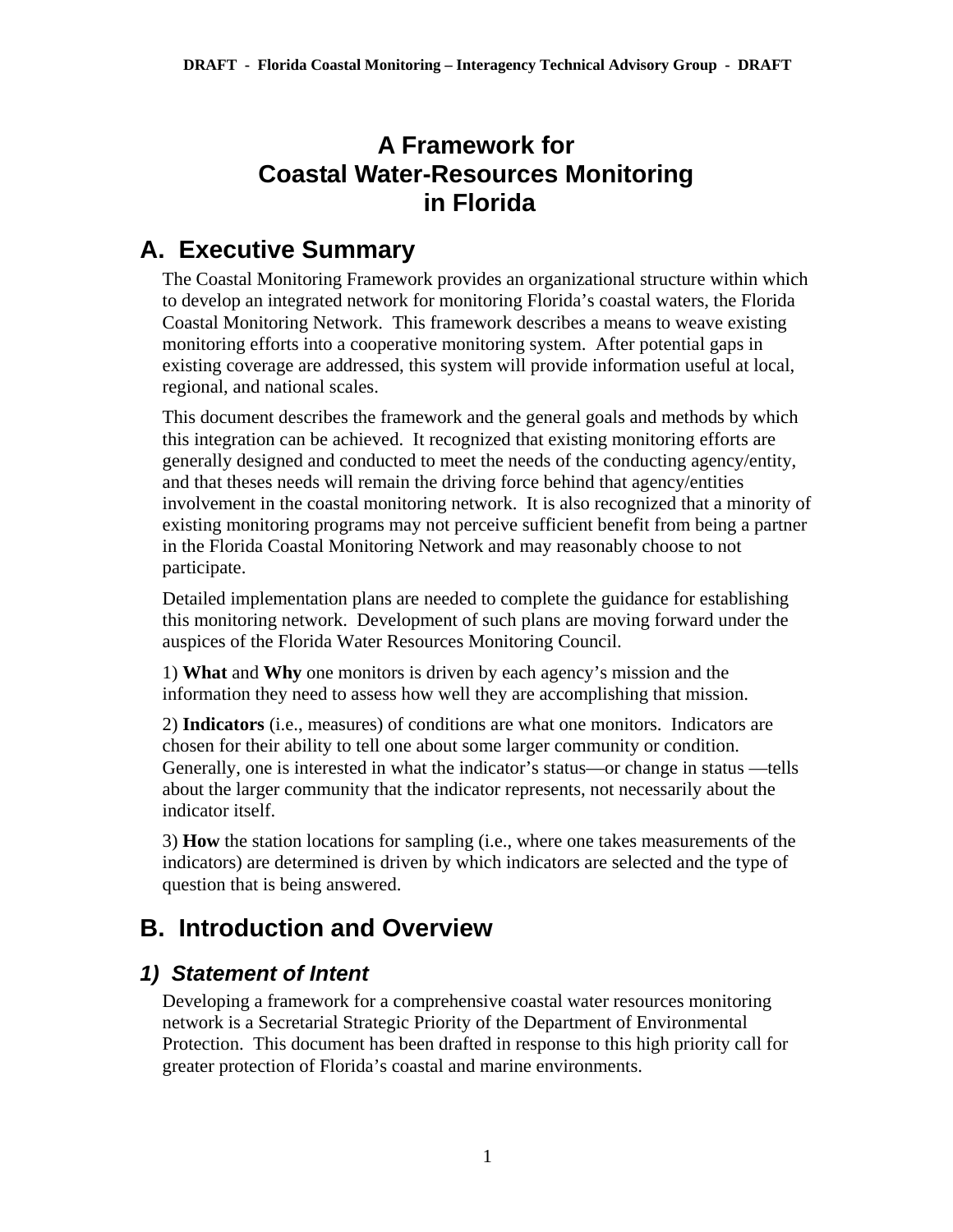Florida's coasts and ocean waters are the basis for the state's economy. Obvious declines in coastal water quality and reduction in available resources such as in the sport and commercial fishery prompt FDEP to establish expanded monitoring along Florida's entire coastline and adjacent waters. The goal is to incorporate existing monitoring efforts where appropriate as part of forming a new and more comprehensive effort and to integrate the coastal monitoring with Florida's freshwater Integrated Water Resource Monitoring network.

This framework document will be followed with a more detailed monitoring plan laying out implementation details and strategies for each part of the Monitoring Framework.

### *2) Process description*

FDEP assembled a Technical Advisory Group (TAG) formed of representatives from state and federal agencies, and academia to provide input on creating a framework around which to build the coastal monitoring network.

The state's monitoring needs were assessed as a function of the state agencies' previously established Management Needs. A master list of these needs were collected by the Florida Oceans and Coastal Resources Council as part of their effort to prioritize research needs around Florida's coasts. From this was extracted a list of the Management Needs of the state agencies with coastal resource management responsibilities and those NGOs (non-governmental organizations) that are involved in similar efforts. The TAG also considered the needs of cooperative programs such as those the state currently has with EPA and NOAA.

### *3) Goals*

The goals established for the monitoring framework were to arrive at a monitoring network that, at a minimum, provided information about both status (the condition of the resource at the time of sampling) and trend (the change in status over time). The network will be based on the referenced Management Needs of the member agencies and will provide an annual "Report Card" of easily understood information about the status and trends of coastal water resources for each of the "Reporting Areas" that are identified.

## *4) Types of Monitoring*

Monitoring can provide information on physical-chemical factors (for instance, salinity, temperature, contaminant concentrations), habitat (for instance, the size of seagrass beds, changes in coral reef coverage), and measurements that reveal the overall condition of the ecosystem (for instance, information on the relative health of a biological community).

## *5) Hurdles*

Different state and federal agencies operate with different goals and duties. It is not reasonable to expect them to all have the same monitoring needs or to want to change their ongoing monitoring unless there is benefit to their programs.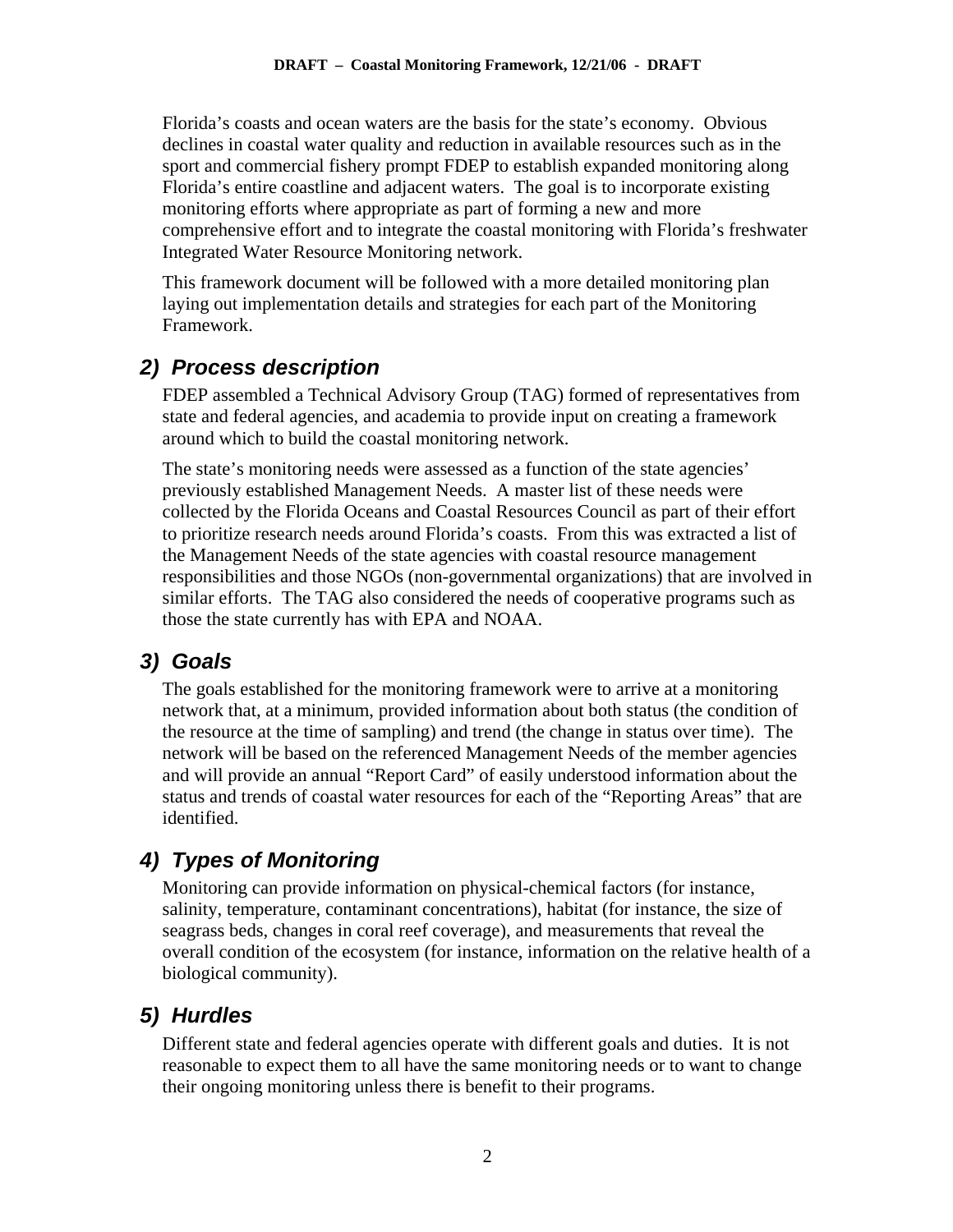## *6) Approach*

An overall monitoring structure was developed that will be initially populated with monitoring that is useful by multiple agencies. The framework will be populated with existing monitoring programs and funding will be sought to fill in where present programs leave gaps in the network coverage. To the extent possible, present programs will be expanded to fill gaps rather than new programs being initiated. The Florida Water Resources Monitoring Council will provide the vehicle by which agency participation in the monitoring network is coordinated.

The monitoring structure allows other agencies to add their agency-specific monitoring programs to the network if they operate--or can be adjusted to operate--in a manner that allows them to be incorporated into the report card program. This could require changes in their QA/QC procedures or sampling methodology to provide necessary compatibility.

# **C. Coastal Monitoring Framework**

## *1) Broad-scale Monitoring (Coastal Tier 1)*

#### **a) Scale**

Tier 1 monitoring is intended to provide information regarding the overall status and trends for areas ranging from statewide to regional. For instance, this monitoring will allow one to know what the status or trend of conditions are "on average" for the state as a whole and to determine if those conditions differ among regions, for instance between the Florida panhandle and southeast Florida. Each region (or the statewide monitoring) will constitute a *reporting area* because the reported information will generally describe the area as a whole, not places within the area. This monitoring generally will not provide useful information about status or trends at particular locations within the reporting area, with the exception of monitoring that incorporates biological assessment methods. Bioassessment methods provide information that is useable in multiple Tiers.

The reporting areas for Tier 1 will separate the coastal waters into two major types: those waters for which state management actions can be expected to readily affect the existing conditions of that area (e.g., water quality status and trends), and those for which conditions may depend substantially on factors beyond state control. For waterquality parameters, this would generally separate intracoastal, bay, estuary, and nearshore waters (within approximately 1-3 miles of the coastline, depending on the part of the state) from offshore waters (those where water quality is dominated by influences outside state control). For non-water-quality parameters (e.g., fishery or habitat measures), where the influence of human activities extends farther offshore, this separation may not be appropriate within waters of the state.

#### **b) Timeframe**

Tier 1 monitoring will provide annual statements of status and trends at its intended scale. Some monitoring may be concentrated on sampling occurring once per year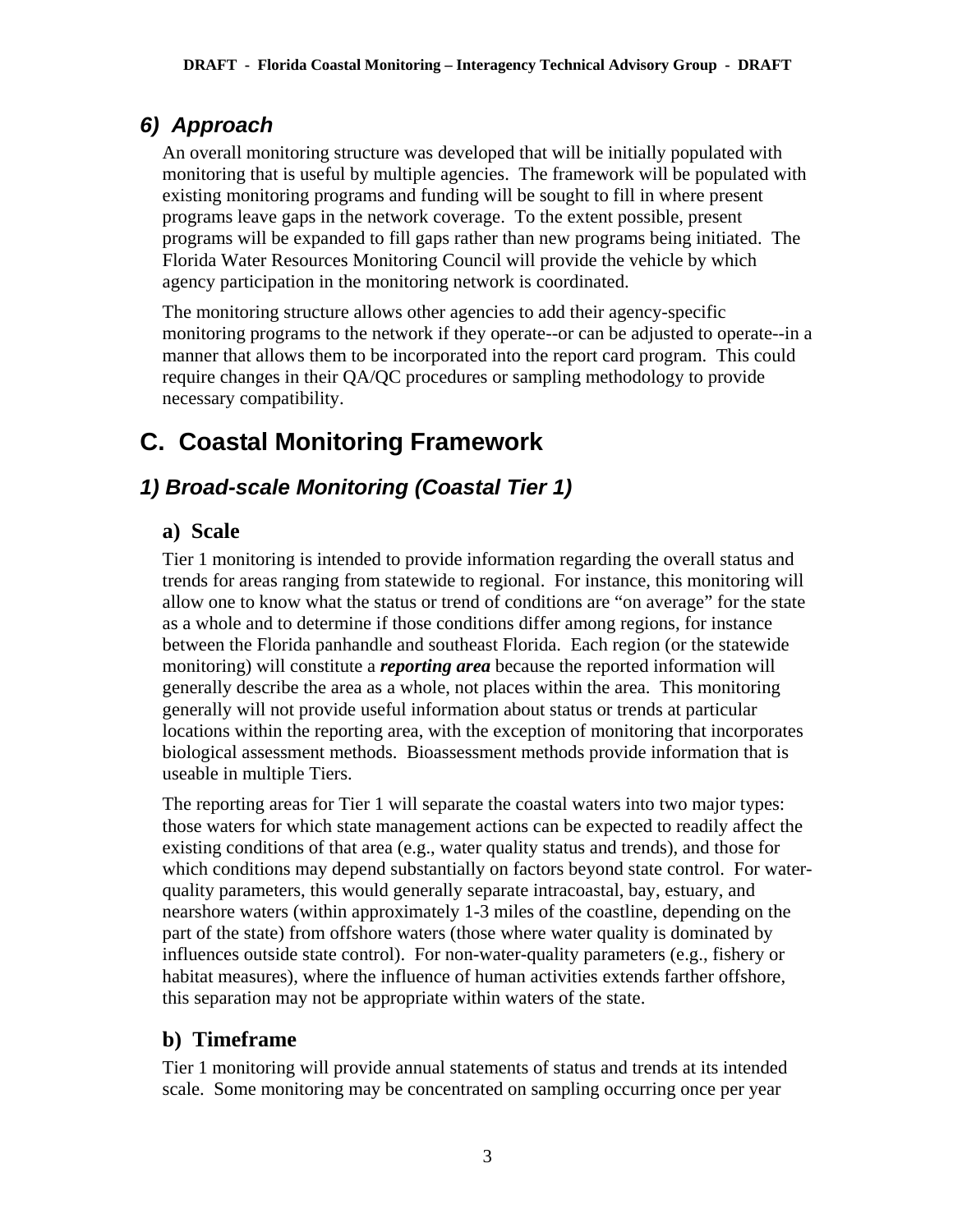during a period deemed to be that in which the ecosystem is most stressed or which otherwise provides the best information on system health.

Additional Tier 1 information may be generated by combining Tier 2 data from a region or the entire state once a Tier 2 monitoring program is fully established for that reporting area. This annual report may include statements about status and trends at seasonal or other shorter intervals.

#### **c) Methods**

The sampling methods used will be appropriate for the measures that are selected for this Tier. Measures will be selected to help address the Management Needs of the agencies as submitted to the Florida Oceans and Coastal Resources Council and generally fall into one of more categories of physical, chemical and/or biological types.

Methods will be selected which provide the most cost-effective collection of the necessary information. For Tier 1 assessments, probabilistic, stratified-random sampling methods similar to those used by U.S. EPA's EMAP, FWC's IMAP, and DEP's freshwater IWRM Tier 1 monitoring program may be appropriate in many cases for assessing status. Fixed station locations may be necessary in addition to help assess trend.

#### *Note: Intensive Studies*

The intensive studies described below for Tier 2 will also be used to optimize placement of Tier 1 fixed trend stations.

## *2) Local-scale Monitoring and Assessment (Coastal Tier 2)*

### **a) Scale**

Tier 2 monitoring is intended to provide information regarding the status and trends for areas that are relatively small as compared to Tier 1. Monitoring at this scale will provide information about the range of conditions within the monitored area as well as the overall condition.

For instance, Tier 2 monitoring will produce information about status and trends of waters within a single estuary, such as describing conditions in different functional parts of the estuary. The estuary or other area being monitored will constitute a reporting area and monitoring will be expected to provide useful information about status or trends at particular locations or regions within the reporting area. The goal of Tier 2 monitoring is enabling the assessment of the health of the different parts of the ecosystem within the reporting area. These parts can be agglomerated to make statements about the entire estuary/area, similar to the manner in which specific reaches within a watershed (WBIDS) are agglomerated in the 305b reports.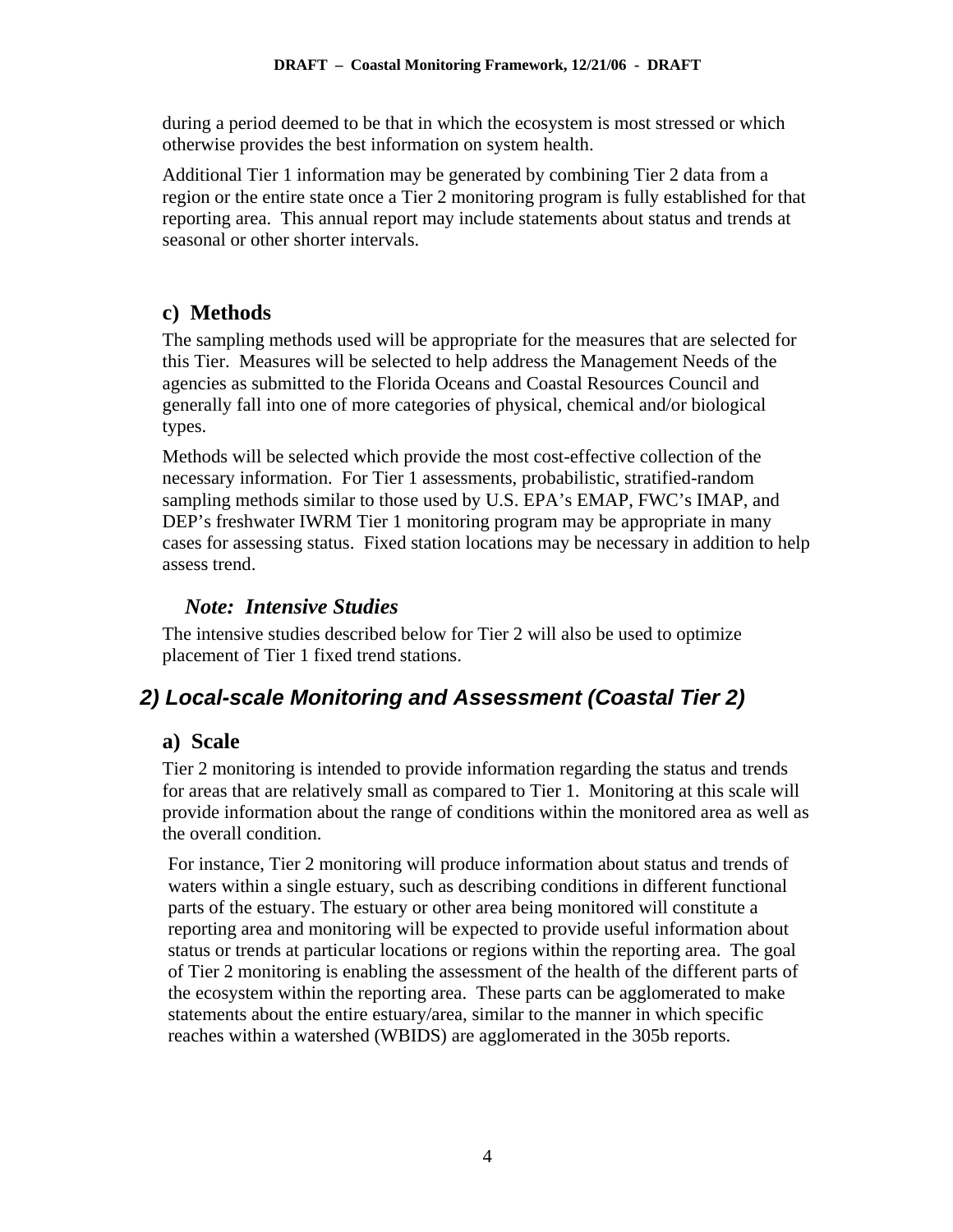#### **b) Timeframe**

Tier 2 monitoring will provide annual statements of status and trends for the areas assessed plus as many regions within the area as are necessary to provide information regarding changes in system health of the reporting unit as a whole. This annual report may include statements about status and trends at seasonal or other shorter intervals.

#### **c) Methods**

The sampling methods used will be appropriate for the measures that are selected for this Tier. Measures will be selected to help address the Management Needs of the agencies as submitted to the Florida Oceans and Coastal Resources Council. Tier 2 monitoring will take place in two phases:

#### *1. Intensive study:*

The first year of monitoring in an area (for instance, a bay, estuary, or coastal segment) will be with intensive sampling regimes intended to provide an understanding of the overall system of habitats and physical-chemical conditions found within the area. For those areas where the information collected during the Intensive Study is already available, this phase can be skipped and one can move on to the description below under "Long term".

 A combination of sampling from mobile vessels and from fixed monitoring sites (established in conjunction with the Integrated Ocean Observing Systems) will be performed to allow creation of circulation (i.e., hydrodynamic) models in those areas where suitable ones are not already available. It is the intent to eventually also generate water quality models for these areas (models describing and forecasting the changes in physical-chemical parameters as water flows through the system).

At the finish of this first year, the information gained will be used to identify the best locations for fixed monitoring sites for Tier 1 trend monitoring and to design a longterm Tier 2 monitoring program optimized for that area. Excess fixed monitoring stations (i.e., those not staying behind as part of the permanent fixed station network) and sampling equipment will then be transferred to a new area for intensive study.

#### *2. Long-term:*

Initially, existing monitoring programs will be used to provide Tier 2 monitoring. Once an area has received a year of Intensive Study, a monitoring program will be designed to provide the most cost-effective monitoring of status and trends for that area.

#### **d) Integration and coordination**

Tier 2 monitoring is intended to be both integrated with Florida's freshwater Integrated Water Resource Monitoring network (IWRM) and coordinated with the Impaired Waters Program.

 The coastal Tier 2 sampling times and locations will be to the extent possible complementary to IWRM sampling schedule to maximize our understanding of the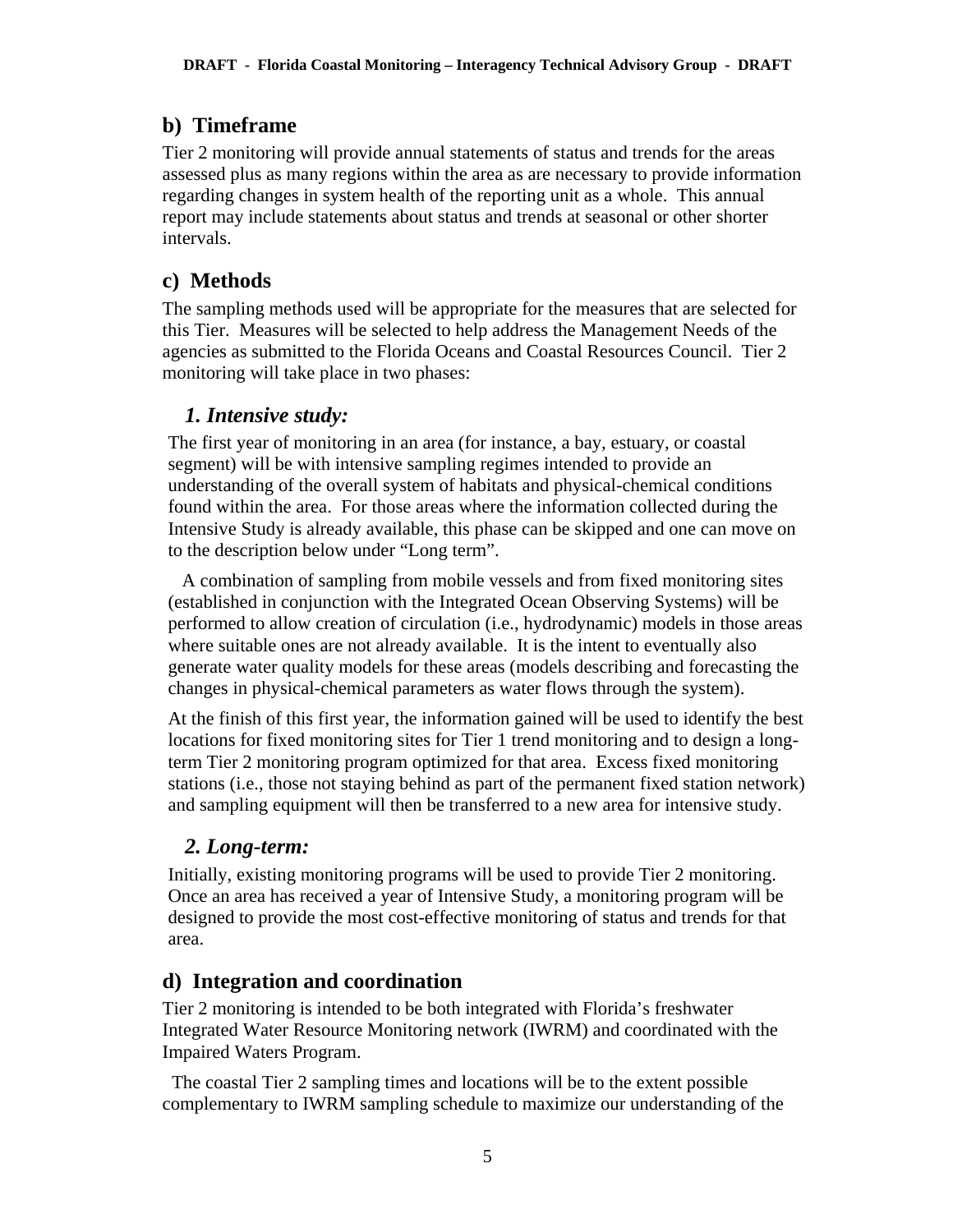effects of freshwater flow on the coastal receiving waters and to help identify causeeffect relationships between inflowing water quality and the receiving water's biological assemblages.

 The coastal Tier 2 sampling will also be coordinated with the 5-yr rotating-basin schedule of the Impaired Waters Program and its efforts to identify if water bodies are impaired and to develop Total Maximum Daily Loads (TMDLs) for those that are. The one-year intensive surveys of the coastal monitoring program will be coordinated to coincide with the year of sampling and data collection that takes place during the second year of the Impaired Waters Program's five-year rotating schedule.

## *3) Site-specific Monitoring (Coastal Tier 3)*

Tier 3 monitoring is intended to be that which is performed to address site-specific issues, including permit-related monitoring, identification of cause-effect relationships, sources of impacts, and similar studies. Information gathered in Tier 3 monitoring efforts that occur within a Tier 2 reporting unit will be included among the data analyzed in creating the report card for that area.

#### **a) Scale**

Determined by needs of agency carrying out monitoring

### **b) Timeframe**

Determined by needs of agency carrying out monitoring

# **D. Reporting**

Annual Report Cards will present easily-interpreted information about the status and trends of the Reporting Area. Components of the Coastal and Marine Resources Annual Report Card could include:

- "Landscape" Report this would be a kind of resource-characterization/atlas, to include but not limited to:
	- o the latest info on population densities along coastal areas,
	- o land uses,
	- o mapped water classifications
	- o coastal land ownership information
	- o the Landscape Development Intensity Index values
	- o % change from last annual report in above categories
- Public Health Report specific measurements of interest to public health
	- o Beach advisory data
	- o Shellfish harvesting area data
	- o Fish consumption advisory data
	- o Fish kill data
	- o Red tide/harmful algal bloom data
- Targeted Species and Habitats Report for species or resources of special concern
	- o Manatee data